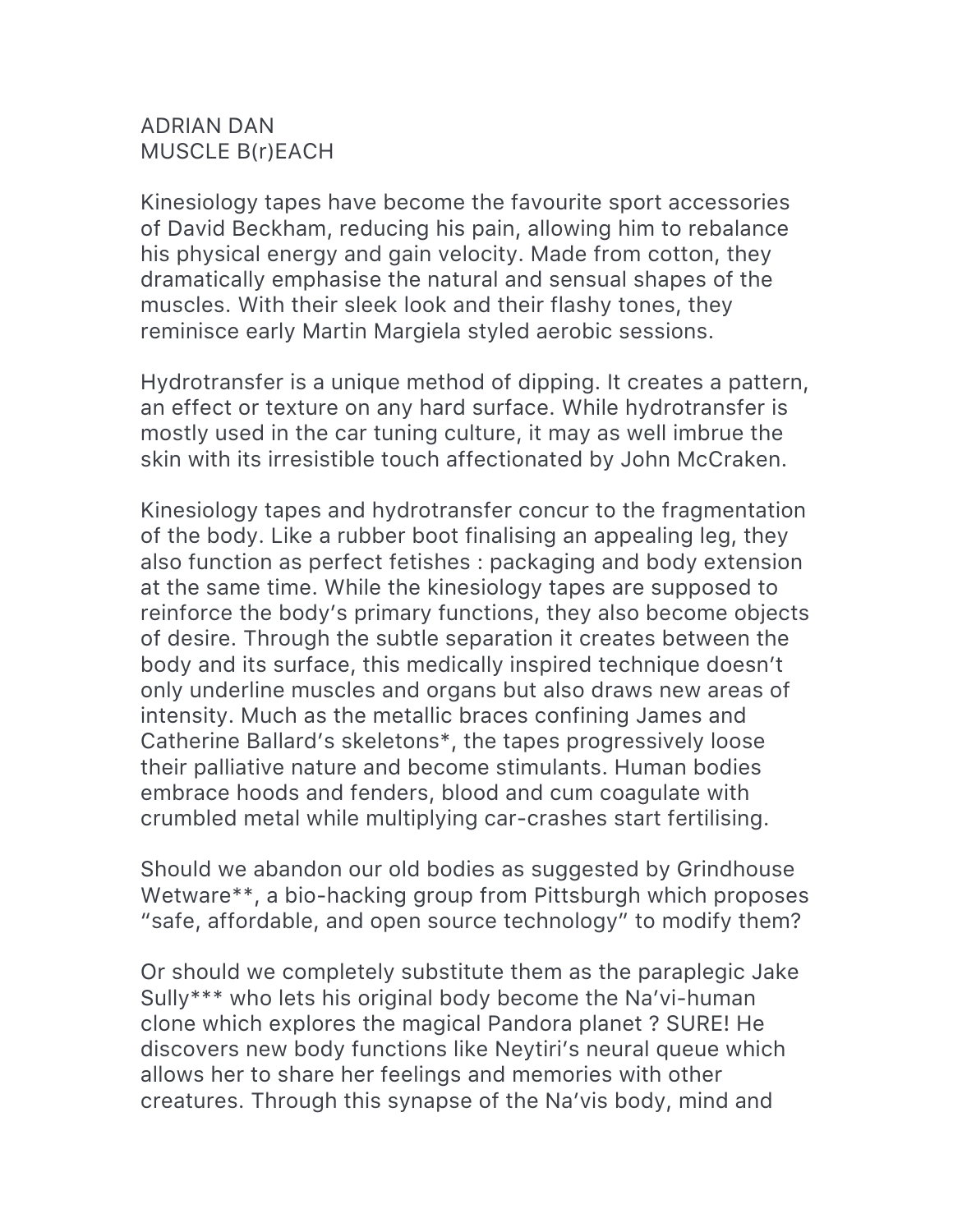nature are not only connected but shape a symbiotic continuum. HALLEILUIA.

Should we deem tapes, bandages and patches as signifiers of our impotency? An ineluctable death ? A Sarcophagus ? Kinesiology tapes and Hydrotransfer resemble surfing before a shark attack. They also hint to the unused coffin of Herman Melville's Queequeg\*\*\*\* : sure of his death, the harpooner reproduced his own tattoos on the coffin lid. The empty coffin will eventually save the life of Ismael while symbolically marking the end of Queequeg. Fetish, object of substitution and salvation, Queequeg's coffin becomes, much as the kinesiology tape, an ambivalent second skin, waiting for death to come in order to regenerate, saving a life while silently disappearing : the metaphysics of band-aid ?

\*Crash (1996), directed by David Cronenberg \*\*www.grindhousewetware.com/ \*\*\*Avatar (2009), directed by James Cameron \*\*\*\*Moby-Dick; or, The Whale (1851), written by Herman Melville

Pierre-Alexandre Mateos

Adrian Dan I Muscle B(r)each With an intervention by Pierre Alexandre Mateos. Special thanks to Rollin Film & Gianina Pistol

February 18th - April 1st 2016

Suprainfinit Gallery, Bucharest

82 Popa Nan St., 2nd Floor, Sinatex Factory Bucharest, 024078 Romania

Drop by from Tu-Sa: 11-17

http://suprainfinit.com/